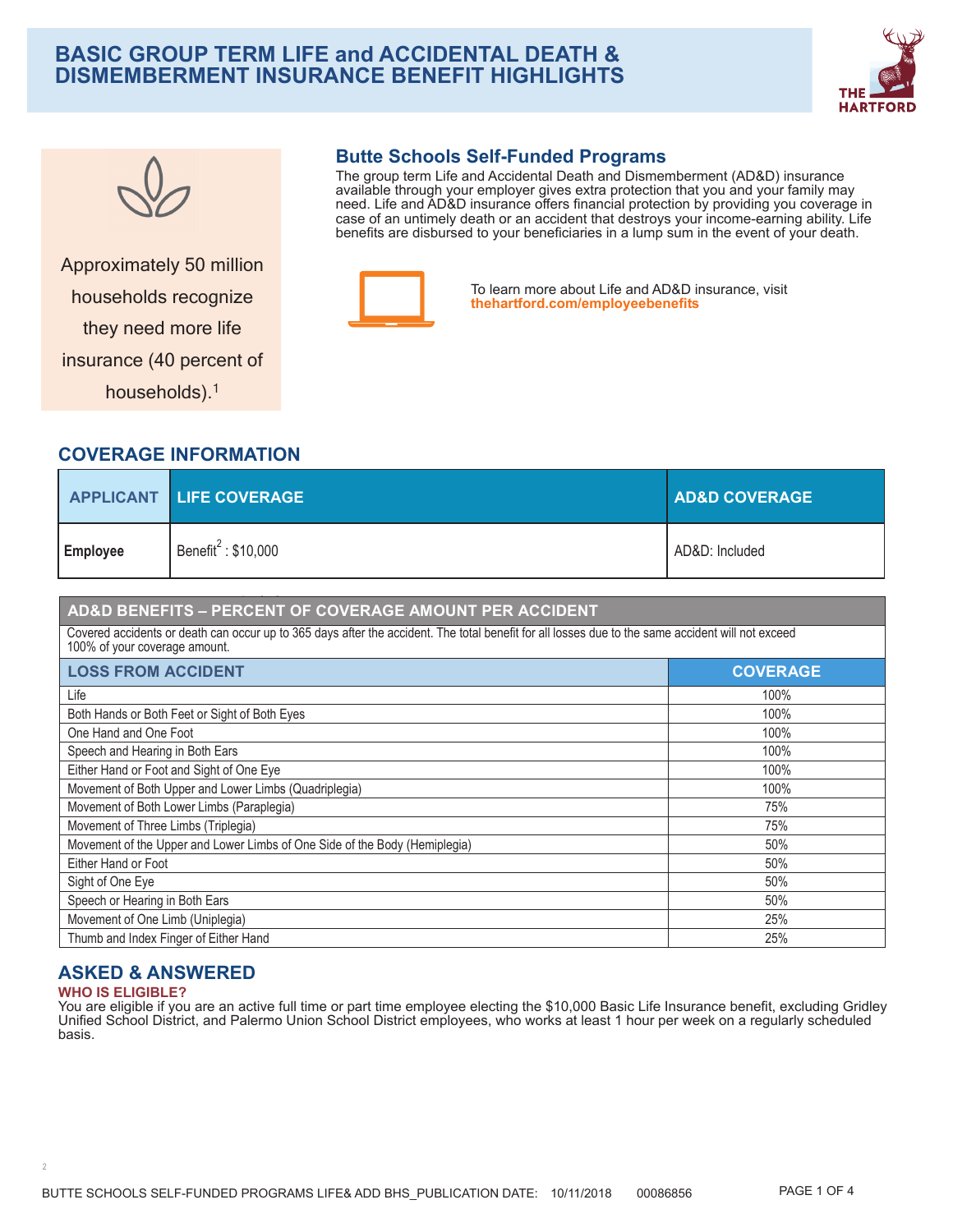#### **AM I GUARANTEED COVERAGE?**

This insurance is guaranteed issue coverage - it is available without having to provide information about your health.

AD&D is available without having to provide information about your health.

#### **WHEN CAN I ENROLL?**

Your employer will automatically enroll you for this coverage. If you have not already done so, you must designate a beneficiary.

### **WHEN DOES THIS INSURANCE BEGIN?**

This insurance will become effective for you on the date you become eligible.

You must be actively at work with your employer on the day your coverage takes effect.

#### **WHEN DOES THIS INSURANCE END?**

This insurance will end when you no longer satisfy the applicable eligibility conditions, premium is unpaid, you are no longer are actively working, you leave your employer, or the coverage is no longer offered.

#### **CAN I KEEP THIS INSURANCE IF I LEAVE MY EMPLOYER OR AM NO LONGER A MEMBER OF THIS GROUP?**

Yes, you can take this life coverage with you. Coverage may be continued for you under a group portability certificate or an individual conversion life certificate. The specific terms and qualifying events for conversion and portability are described in the certificate. Conversion and portability are not available for AD&D coverage.

1LIMRA, Facts About Life 2016. Web. 30 June 2017. <https://www.limra.com/uploadedFiles/limra.com/LIMRA\_Root/Posts/PR/\_Media/PDFs/Facts-of-Life-2016.pdf>

**Prepare. Protect. Prevail. With The Hartford. ®**<br>The Hartford® is The Hartford Financial Services Group, Inc. and its subsidiaries, including issuing companies Hartford Life Insurance Company and Hartford Life and Accide

This Benefit Highlights document explains the general purpose of the insurance described, but in no way changes or affects the policy as actually issued. In the event of a discrepancy between this document and the policy,<br> practices, please review our website http://thehartford.com/group-benefits-producer-compensation. Life Form Series includes GBD-1000, GBD-1100, or state equivalent.